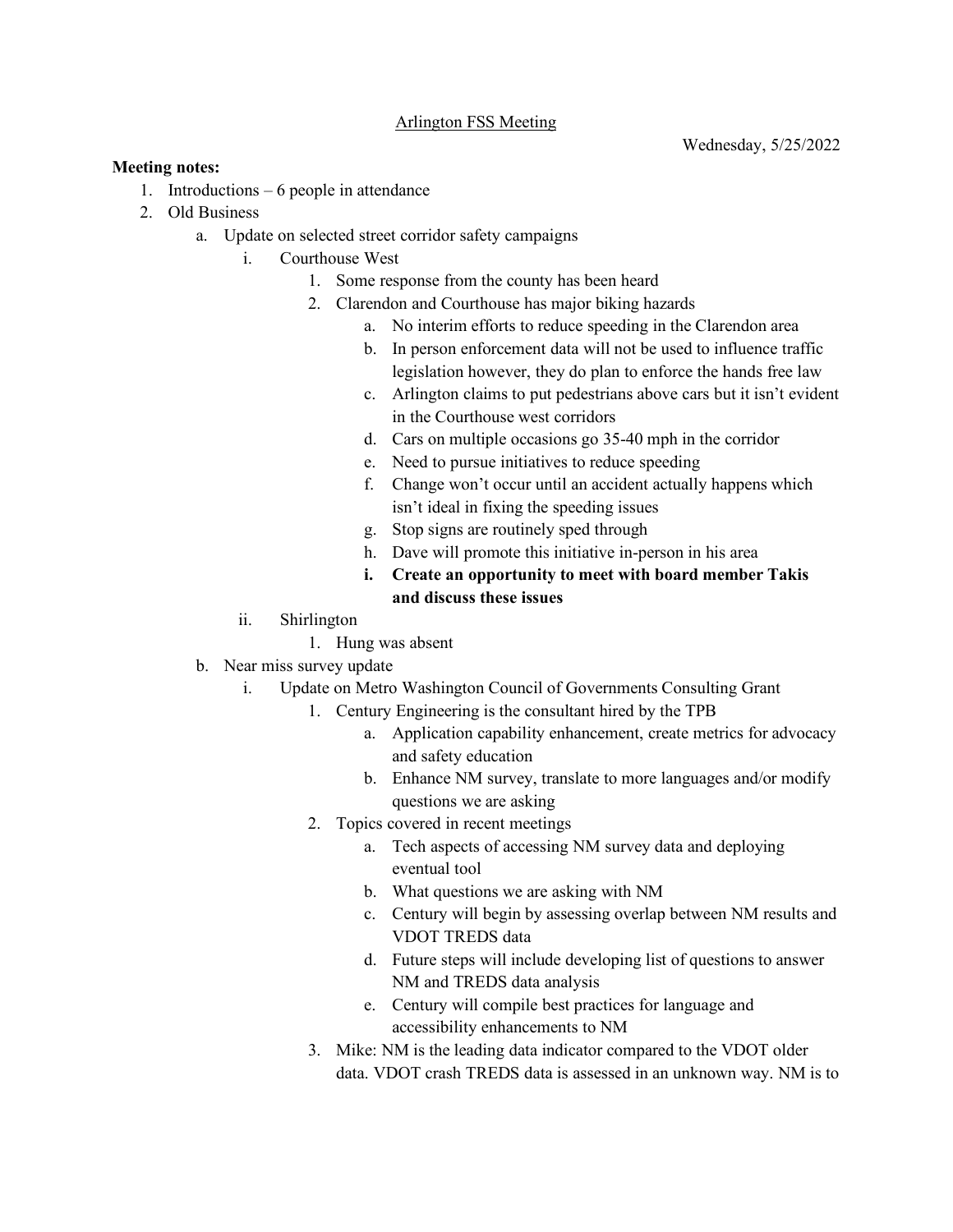be used to educate people on dangerous intersections and to promote advocacy for future legislation.

- 4. Biggest issue is collecting data, the more data the better
- 5. Another potential data source: **Noise Data**
- 6. Big disconnect between politicians and the public, more data=more advocacy changes, Politicians won't implement change without evidence
- ii. NM Arlington entries from March 2021 May 2022 (179 incidents)
- iii. NM Arlington entries from December 2021 May 2022 (73 incidents)
	- 1. We need to be active in Rosslyn since they have a large biking community
	- 2. A lot of incidents occur during the morning, past lunch, and during the afternoon rush hour
	- 3. Drivers are usually at fault from the NM data (93%)
	- 4. Incidents are reported a lot by cyclists (63%)
	- 5. Reasons for incidents: Bike lane blocked (56%), Failure to yield to ped (29%)
	- 6. Locations of incidents: Bike lane not protected (56%), crosswalk (32%), traffic light (23%)
- c. NoVA FSS website updates are coming soon
- 3. New Business
	- a. Columbia Heights Civic Association (CHCA)
		- i. Ron Haddox (President)
		- ii. They want us to connect to the Columbia Pike Partnership
		- iii. Alistair has connections to CPP
	- b. Arlington County Vision Zero Critical Crash Campaign
		- i. Pedestrian signage (around 100)
			- 1. Systemic (around 50)
				- a. All Community centers and facilities
				- b. Businesses and public spaces in low-vehicle access areas
				- c. Businesses near Metrorail station entrances and bus corridors
				- 2. General (around 50)
					- a. Businesses places that have a lot of foot traffic
						- i. Rosslyn-Ballston Corridor
						- ii. Crystal City
						- iii. Columbia Pike
						- iv. Pentagon City mall
					- b. High schools
						- i. Yorktown
						- ii. Washington Liberty
						- iii. Wakefield
						- iv. Arlington Community
						- v. O'Connell
		- ii. Speed Signage (around 100)
			- 1. General (around 100)